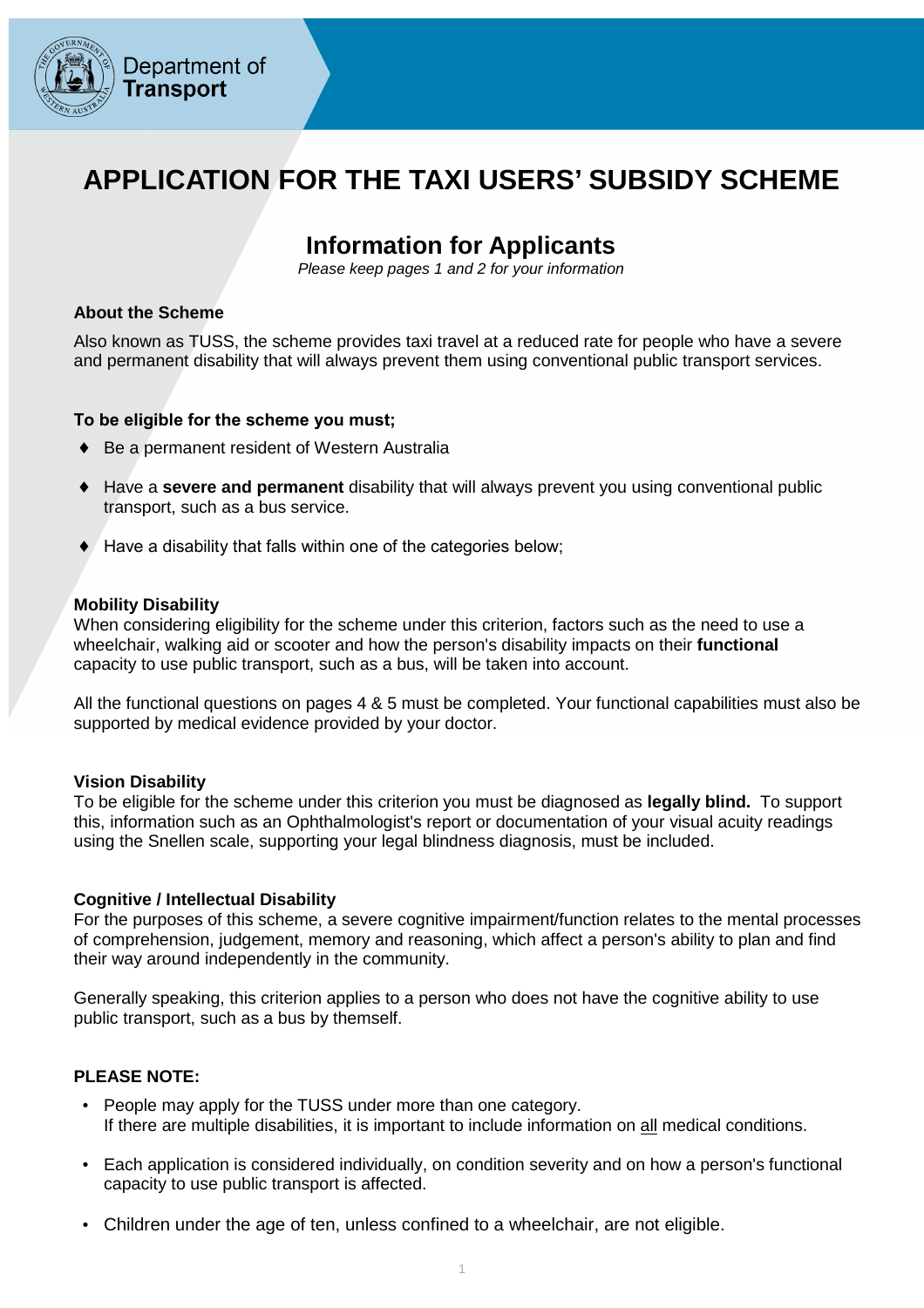

### **Factors or conditions that will NOT be considered include;**

- ♦ Anti-social behaviour
- ♦ Vision impairment, but not legally blind
- ♦ Mobility problems that are episodic, whereby some days are considered bad days
- ♦ Availability of, or proximity to, public transport
- ♦ Length of bus journey, having to catch two or more buses, or inconvenient timetables
- ♦ Social/employment factors
- ♦ Climatic/environmental factors
- ♦ Personal security issues
- Income levels
- ♦ Eligibility for other subsidy or pension schemes (including veterans affairs)

 Conditions that are short term and expected to improve will be taken as temporary conditions and so this will prove you ineligible for the scheme.

### **How to Apply**

If you consider you may be eligible from the criteria on page 1, please follow these steps;

- 1) Complete Part A of the attached application form, attach proof of residency and sign Section 5. If you wish to give further information, please do so on a separate page and attach.
- 2) Obtain a **colour photograph** of the applicant. The image should show the applicant facing the camera and be from the chest up. The image should not be more than 12 months old.
- 3) Book an appointment with your doctor or specialist.
- 4) Take the completed form and photograph to your doctor, who must complete Part B of the form and certify the back of the photograph.

 **The same doctor who completes the application form must certify the photograph** 

5) Send the completed application form, certified photograph and proof of residency to:

 TUSS - On-demand Transport GPO Box C102 PERTH WA 6839

#### **If you have any queries or difficulties completing this form, please contact us below;**

| On-demand Transport: P 1300 660 147 |                                         |
|-------------------------------------|-----------------------------------------|
|                                     | <b>E</b> subsidies @transport.wa.gov.au |

TTY: Service on 13 36 77 and quote the telephone number (08) 9216 8000 If you are hard of hearing or have a speech impediment please contact the National Relay

Information is also available on our website at www.transport.wa.gov.au/taxis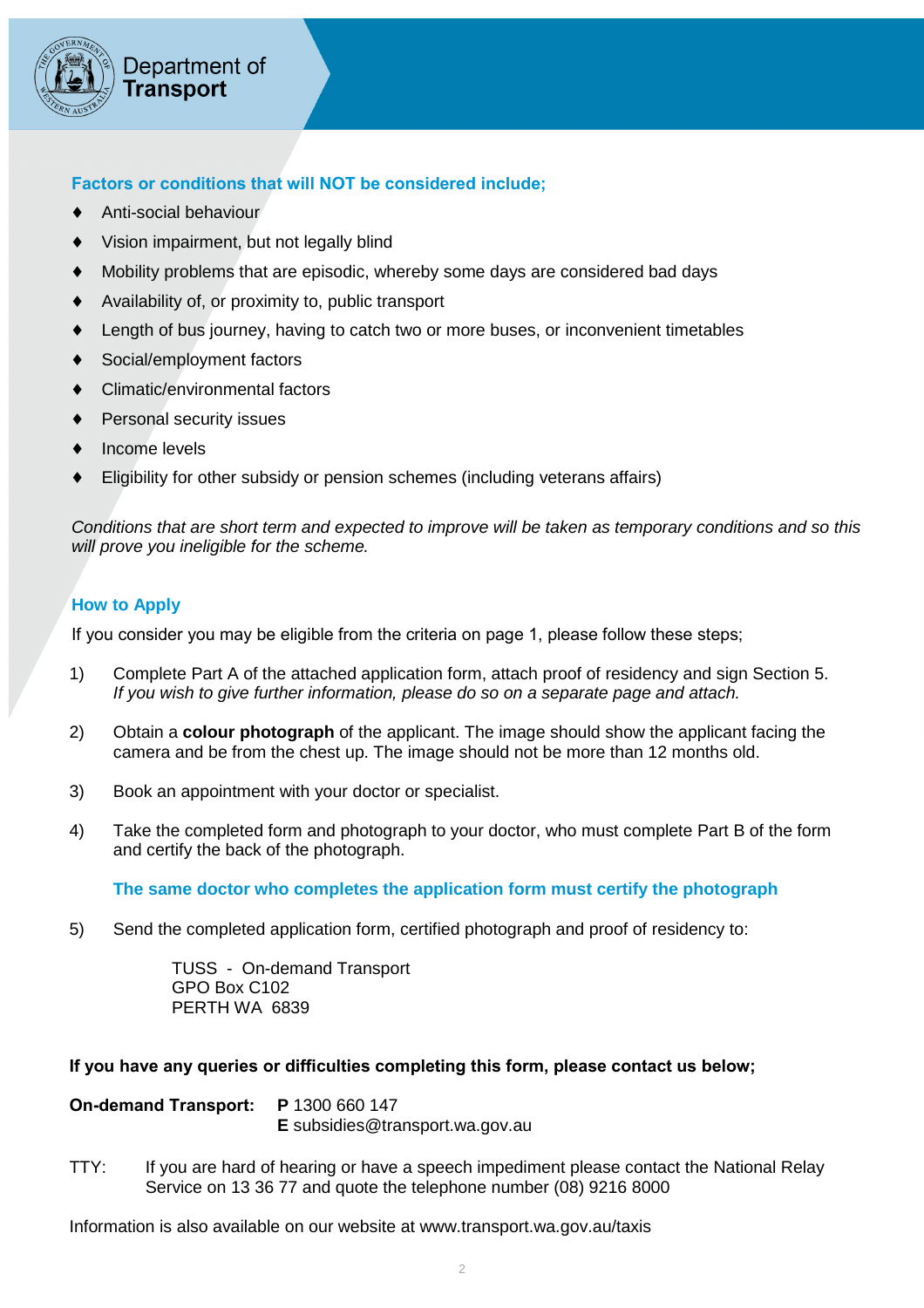



 **This form has two components, Part A & Part B. Both parts must be fully completed for your application to be assessed. Incomplete applications will be returned with an explanation letter.** 

- **PART A** to be completed by the applicant, next of kin or a care person
- **PART B** to be completed by a general practitioner or specialist

### **PART A:** TO BE COMPLETED BY THE APPLICANT OR CARER

| <b>SECTION 1: APPLICANT'S DETAILS</b> |                                                                     |                    |                   |
|---------------------------------------|---------------------------------------------------------------------|--------------------|-------------------|
| <b>Family Name</b>                    |                                                                     |                    | <b>First Name</b> |
| <b>Title</b><br><b>MR</b>             | <b>MS</b><br><b>MISS</b><br><b>MRS</b>                              | Other ____________ | Date of Birth     |
| Home Phone #                          |                                                                     | Mobile #           |                   |
| <b>Postal Address</b>                 |                                                                     |                    |                   |
|                                       |                                                                     |                    | Postcode:         |
| Name of Institution if applicable     |                                                                     |                    |                   |
|                                       | <b>SECTION 2: NEXT OF KIN / CARE PERSON</b>                         |                    |                   |
| <b>Family Name</b>                    |                                                                     |                    | <b>First Name</b> |
| <b>Relationship to Applicant</b>      |                                                                     |                    |                   |
| Home Phone #                          |                                                                     | Mobile #           |                   |
|                                       | <b>SECTION 3: PHOTOGRAPH OF THE APPLICANT</b>                       |                    |                   |
|                                       | Please attach a colour photograph of the applicant over this space. |                    |                   |
|                                       |                                                                     |                    |                   |

DO NOT USE GLUE, TAPE or PLACE A STAPLE OVER THE FACE

 The back of the photo must be certified by the doctor that completes Part B of this form. It should look like the sample shown here;

 Please ensure the photograph shows the applicant facing the camera and is from the chest up.

 This photo will be scanned and used on the membership card if the application is successful, so good quality printing is required.

| I certify this is a true<br>photograph of |  |  |
|-------------------------------------------|--|--|
| APPLICANT'S FULL NAME                     |  |  |
| [doctor's signature]                      |  |  |
| Date<br>$\sqrt{1}$                        |  |  |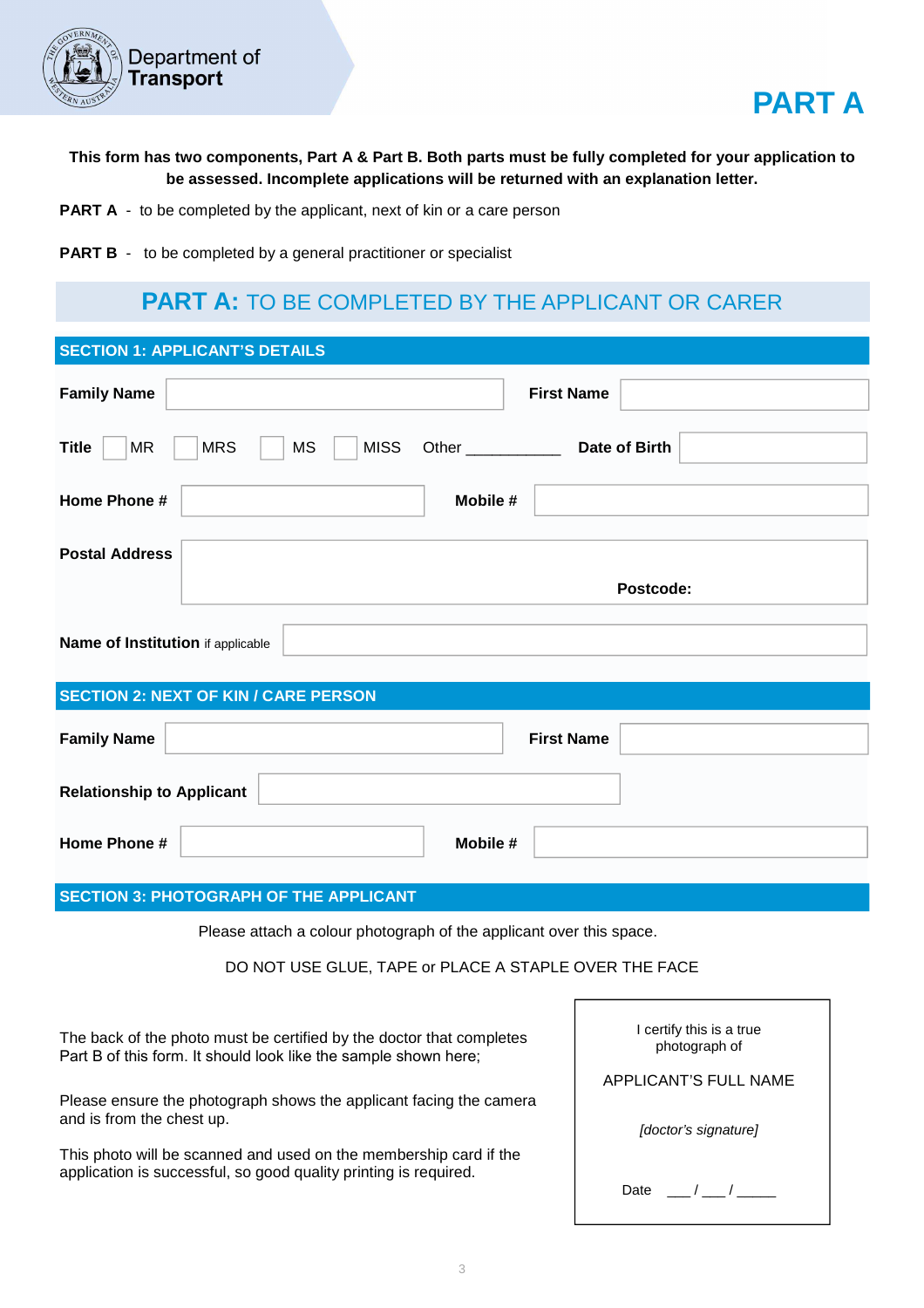

# **PART A**

|      | <b>SECTION 4: ABOUT THE APPLICANT</b>                                                                                             |
|------|-----------------------------------------------------------------------------------------------------------------------------------|
| 1.   | <b>YES</b><br>Are you a permanent resident of Western Australia?<br><b>NO</b>                                                     |
|      | <b>Proof of residency status MUST be attached to this application using one of these 3 options;</b>                               |
| i)   | A copy (front & back) of your pension card or disability card or WA drivers licence (current or expired); OR                      |
| ii)  | A copy of your veteran's affairs card and a utility bill showing your name and address; OR                                        |
| iii) | A copy of your residency visa and a utility bill showing your name and address.                                                   |
|      |                                                                                                                                   |
| 2.   | Do you have a drivers' licence?<br><b>YES</b><br>NO                                                                               |
| 3.   | Do you drive a motor vehicle?<br><b>YES</b><br><b>NO</b>                                                                          |
|      |                                                                                                                                   |
| 4.   | <b>SOMETIMES</b><br>Are you able to use a bus?<br><b>ALWAYS</b><br><b>NEVER</b>                                                   |
|      | <b>IT DEPENDS</b><br><b>USUALLY</b>                                                                                               |
|      |                                                                                                                                   |
| 5.   | If you ticked SOMETIMES, IT DEPENDS, or NEVER, please explain why you have difficulty using a bus                                 |
|      |                                                                                                                                   |
|      |                                                                                                                                   |
|      |                                                                                                                                   |
|      |                                                                                                                                   |
| 6.   | THIS WEEK<br>THIS MONTH<br>When did you last use a bus with steps?                                                                |
|      | 6 to 12 MONTHS<br>1 to 6 MONTHS                                                                                                   |
|      | 1 YEAR or MORE                                                                                                                    |
|      |                                                                                                                                   |
| 7.   | What is your approximate independent walking distance in metres?<br>Without assistance from another person, rest breaks allowable |
|      |                                                                                                                                   |
| 8.   | Do you use a walking / mobility aid?<br><b>NO</b><br><b>YES</b>                                                                   |
| 9.   | Can you manage vertical steps independently?<br>YES<br><b>NO</b>                                                                  |
|      |                                                                                                                                   |
| 10.  | What functional / health problems limit your ability to manage steps and why?                                                     |
|      |                                                                                                                                   |
|      |                                                                                                                                   |
|      |                                                                                                                                   |
|      |                                                                                                                                   |
| 11.  | Can you move independently from sitting to standing and vice versa?<br><b>YES</b><br><b>NO</b>                                    |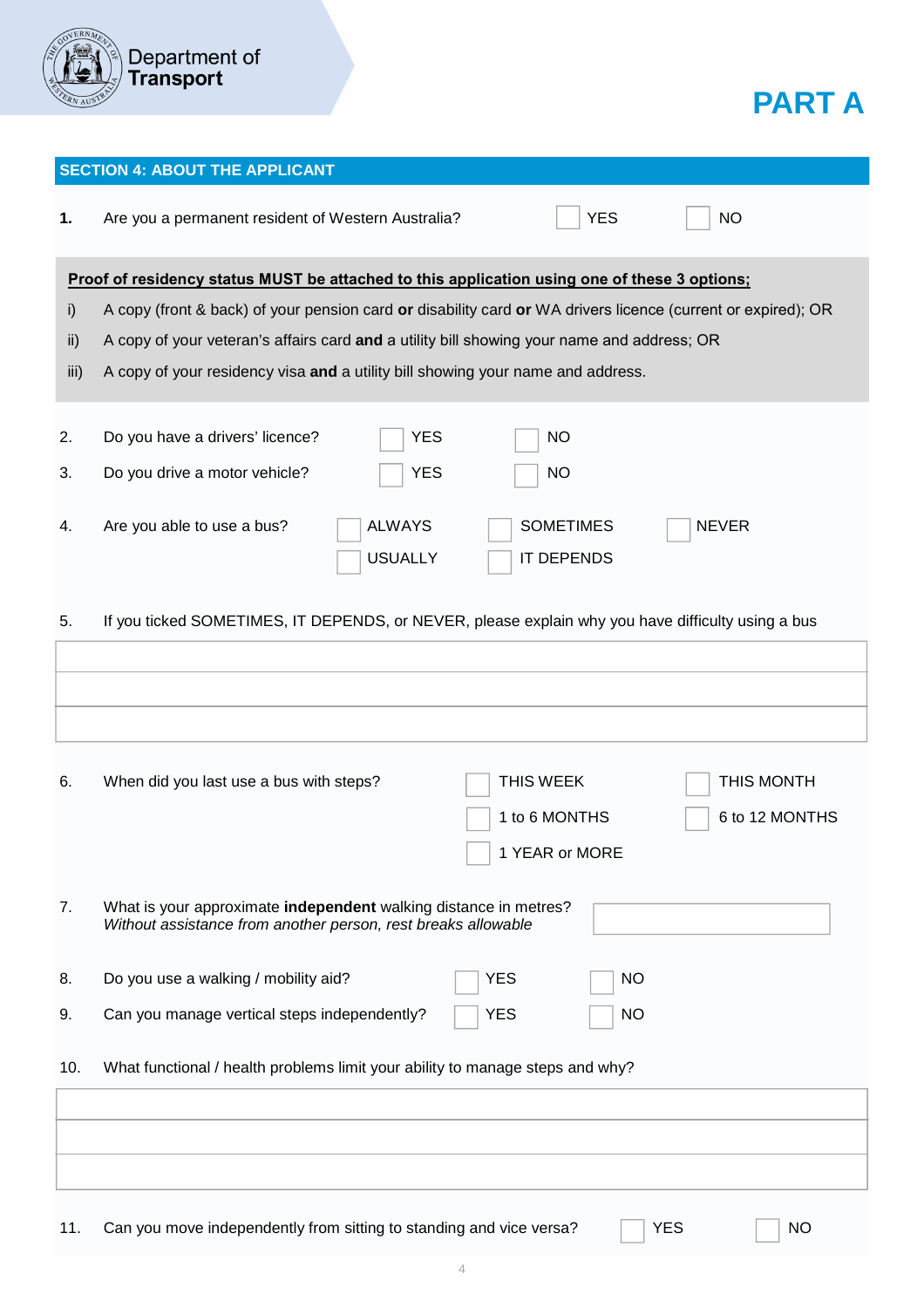



#### **SECTION 4: ABOUT THE APPLICANT**

12. Do any of the following reasons prevent you from using a bus?

| NO SERVICE AVAILABLE          | INADEQUATE TIMETABLE      |
|-------------------------------|---------------------------|
| <b>BUS STOP TOO FAR AWAY</b>  | <b>TERRAIN TOO HILLY</b>  |
| NEED TO CATCH 2 OR MORE BUSES | <b>CHILDREN TO MANAGE</b> |
| <b>BUS TAKES TOO LONG</b>     | <b>BUSY ROAD TO CROSS</b> |

#### **SECTION 5: APPLICANT'S STATEMENT AND AUTHORITY**

If you are unable to sign this document, please ask your care person / next of kin to sign on your behalf.

- 1. I authorise my care person / next of kin to act on my behalf who's signature appears below
- 2. I certify that the information I have provided is true and correct
- 3. I hereby authorise my doctor, psychiatrist or allied health professional to provide the relevant medical, psychiatric or allied health information required by the Department for the assessment of this application.
- 4. If this application is approved, I undertake to observe the conditions of membership of the Scheme and acknowledge that any misuse of the concession provided may lead to cancellation of membership and/or legal action or other penalties imposed by the department
- 5. I hereby authorise the Department of Transport and/or its employee to contact my Doctor/Health professional in regards to this application for the purpose of obtaining information to support this application.
- 6. I understand that my application will be returned to me if incomplete.

Applicant's signature **Date Struck and Applicant** Date signed

(or next of kin/care person if applicant is unable to sign)

 **If signed by next of kin/care person, please print your full name** 

# END OF **PART A**

Please take this form to your doctor with your photograph for Part B to be completed.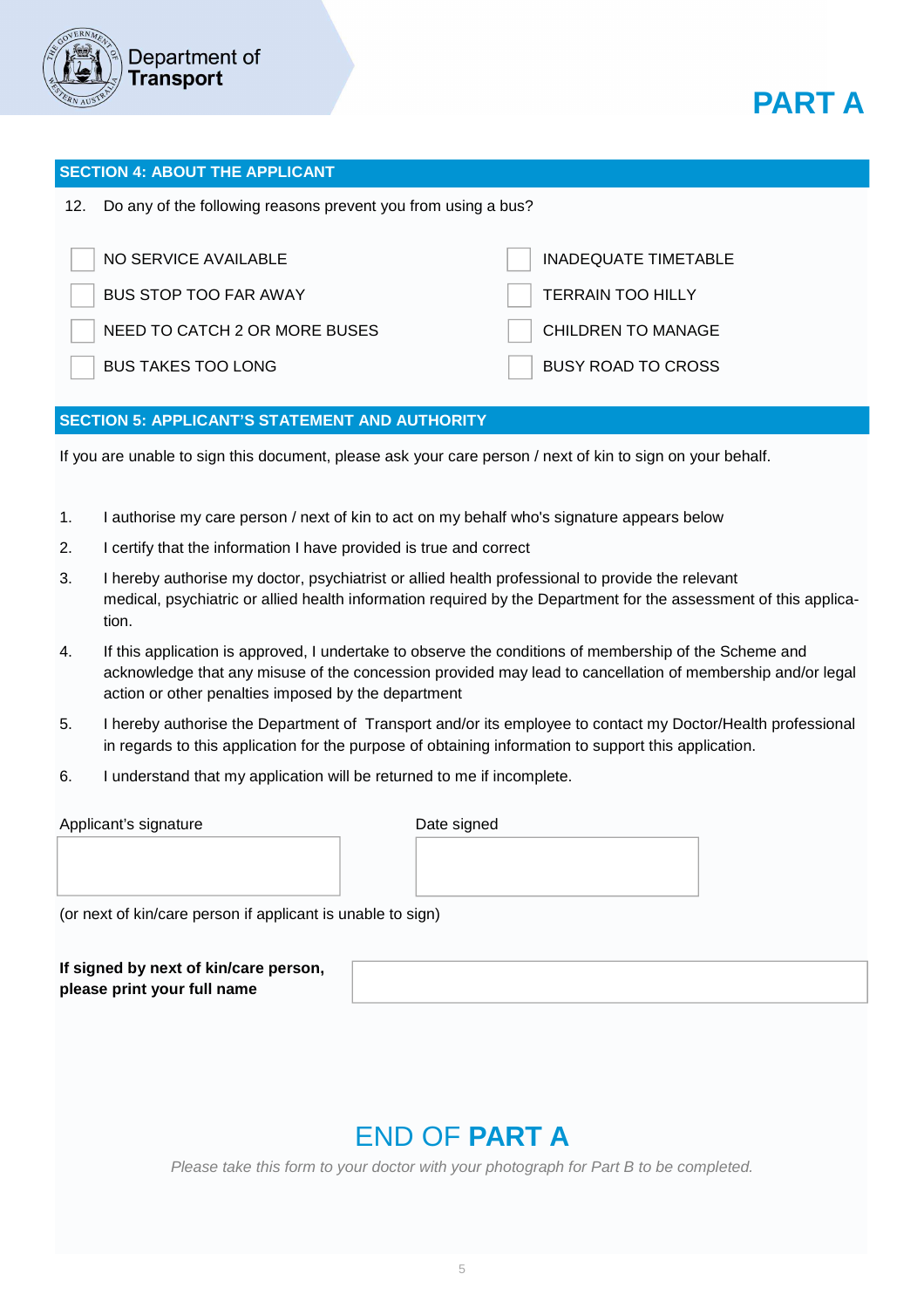

### **PART B:** TO BE COMPLETED BY YOUR MEDICAL PRACTITIONER

 The Taxi Users' Subsidy Scheme is available to people who have a **severe and permanent disability**  that will **always** prevent them from using conventional public transport, if available to the applicant.

 Please complete this part in **all sections relevant to the applicant** and certify the back of the applicant's photograph as shown on page 3.

#### **SECTION 1: MOBILITY DISABILITY**

|                                                                                                                                                                 | <b>DIAGNOSIS ONE: CURRENT CONDITION AFFECTING MOBILITY</b> |                                          |                |                            |                                                                                                                         |    |
|-----------------------------------------------------------------------------------------------------------------------------------------------------------------|------------------------------------------------------------|------------------------------------------|----------------|----------------------------|-------------------------------------------------------------------------------------------------------------------------|----|
| <b>Condition</b>                                                                                                                                                |                                                            |                                          |                | Date of onset              |                                                                                                                         |    |
|                                                                                                                                                                 |                                                            |                                          |                |                            |                                                                                                                         |    |
|                                                                                                                                                                 |                                                            |                                          |                |                            | What are the functional mobility issues relating to this diagnosis that affect the applicant's use of public transport? |    |
|                                                                                                                                                                 |                                                            |                                          |                |                            |                                                                                                                         |    |
|                                                                                                                                                                 |                                                            |                                          |                |                            |                                                                                                                         |    |
|                                                                                                                                                                 |                                                            |                                          |                |                            |                                                                                                                         |    |
|                                                                                                                                                                 |                                                            |                                          |                |                            |                                                                                                                         |    |
| Is the applicant undergoing any treatment or rehabilitation to improve their functional mobility?                                                               |                                                            |                                          |                |                            | <b>YES</b>                                                                                                              | NO |
| If yes, please give details of the current treatment or rehabilitation                                                                                          |                                                            |                                          |                |                            |                                                                                                                         |    |
|                                                                                                                                                                 |                                                            |                                          |                |                            |                                                                                                                         |    |
|                                                                                                                                                                 |                                                            |                                          |                |                            |                                                                                                                         |    |
|                                                                                                                                                                 |                                                            |                                          |                |                            |                                                                                                                         |    |
|                                                                                                                                                                 |                                                            |                                          |                |                            |                                                                                                                         |    |
| The condition is likely to;                                                                                                                                     | <b>DETERIORATE</b>                                         |                                          | <b>IMPROVE</b> |                            | <b>STAY THE SAME</b>                                                                                                    |    |
| If the applicant is likely to improve, when do you expect<br>the person to have stabilised or regained enough function<br>to use conventional public transport? |                                                            |                                          |                | In _______________ months. |                                                                                                                         |    |
|                                                                                                                                                                 |                                                            |                                          |                |                            |                                                                                                                         |    |
|                                                                                                                                                                 |                                                            | <b>DIAGNOSIS TWO: MOBILITY CONDITION</b> |                |                            |                                                                                                                         |    |
| <b>Condition</b>                                                                                                                                                |                                                            |                                          |                | Date of onset              |                                                                                                                         |    |
|                                                                                                                                                                 |                                                            |                                          |                |                            | What are the functional mobility issues relating to this diagnosis that affect the applicant's use of public transport? |    |
|                                                                                                                                                                 |                                                            |                                          |                |                            |                                                                                                                         |    |
|                                                                                                                                                                 |                                                            |                                          |                |                            |                                                                                                                         |    |
|                                                                                                                                                                 |                                                            |                                          |                |                            |                                                                                                                         |    |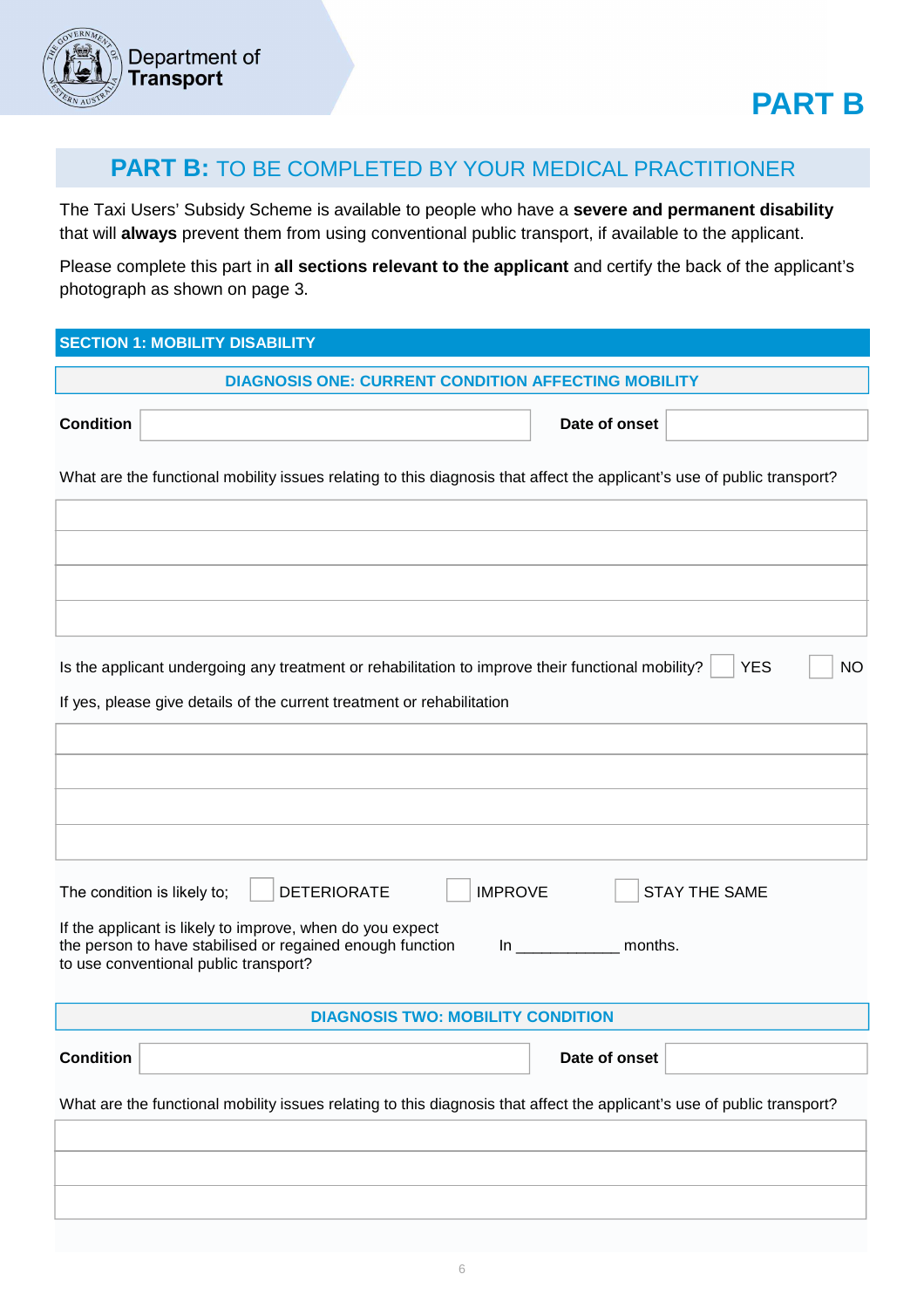| AN P                                                                                                                                                                                      |           |
|-------------------------------------------------------------------------------------------------------------------------------------------------------------------------------------------|-----------|
| Is the applicant undergoing any treatment or rehabilitation to improve their functional mobility?<br><b>YES</b>                                                                           | <b>NO</b> |
| If yes, please give details of the current treatment or rehabilitation                                                                                                                    |           |
|                                                                                                                                                                                           |           |
|                                                                                                                                                                                           |           |
|                                                                                                                                                                                           |           |
| <b>IMPROVE</b><br><b>STAY THE SAME</b><br>The condition is likely to;<br><b>DETERIORATE</b>                                                                                               |           |
| If the applicant is likely to improve, when do you expect<br>the person to have stabilised or regained enough function<br>$\ln$ months.<br>to use conventional public transport?          |           |
| <b>DIAGNOSIS THREE: MOBILITY CONDITION</b>                                                                                                                                                |           |
| <b>Condition</b><br>Date of onset                                                                                                                                                         |           |
| What are the functional mobility issues relating to this diagnosis that affect the applicant's use of public transport?                                                                   |           |
|                                                                                                                                                                                           |           |
|                                                                                                                                                                                           |           |
|                                                                                                                                                                                           |           |
|                                                                                                                                                                                           |           |
| Is the applicant undergoing any treatment or rehabilitation to improve their functional mobility?<br><b>YES</b><br>If yes, please give details of the current treatment or rehabilitation | <b>NO</b> |
|                                                                                                                                                                                           |           |
|                                                                                                                                                                                           |           |
|                                                                                                                                                                                           |           |
|                                                                                                                                                                                           |           |
|                                                                                                                                                                                           |           |
| <b>DETERIORATE</b><br><b>IMPROVE</b><br><b>STAY THE SAME</b><br>The condition is likely to;                                                                                               |           |
| If the applicant is likely to improve, when do you expect<br>the person to have stabilised or regained enough function<br>months.<br>In                                                   |           |

to use conventional public transport?

Department of<br>Transport

#### **OTHER RELEVANT MEDICAL HISTORY WHICH IMPACTS ON PUBLIC TRANSPORT USE**

| <b>CONDITION</b> | <b>DATE OF ONSET</b> | <b>IMPACT ON MOBILITY</b> |
|------------------|----------------------|---------------------------|
|                  |                      |                           |
|                  |                      |                           |
|                  |                      |                           |
|                  |                      |                           |
|                  |                      |                           |
|                  |                      |                           |
|                  |                      |                           |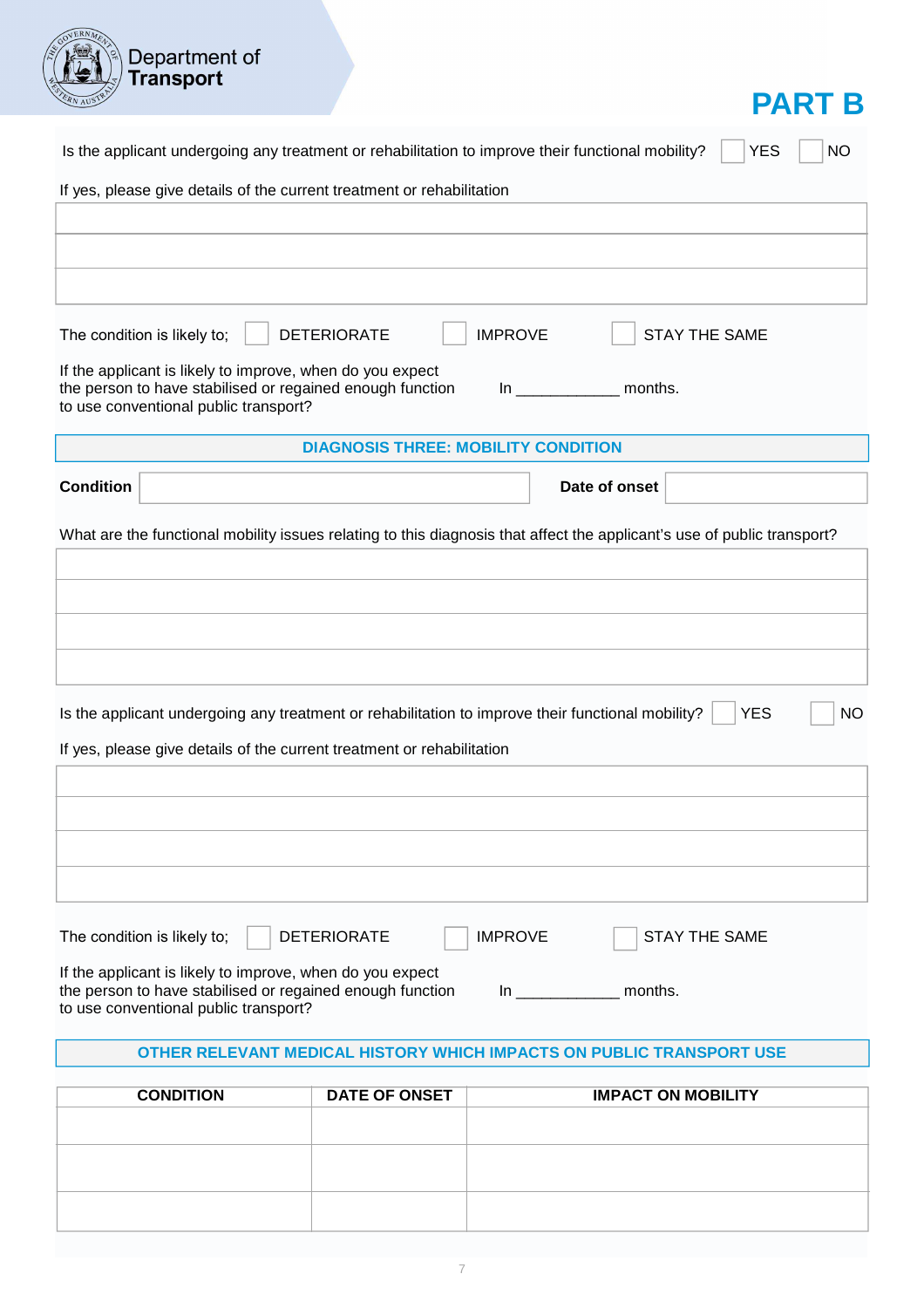

# **PART B**

| <b>SECTION 2: ASSISTANCE REQUIREMENTS</b>                                                                                                                                                                          |  |  |
|--------------------------------------------------------------------------------------------------------------------------------------------------------------------------------------------------------------------|--|--|
| <b>YES</b><br><b>NO</b><br>Does the applicant use a walking aid?                                                                                                                                                   |  |  |
| <b>WALKING FRAME / ROLLATOR</b><br>TRIPOD / QUADCANE<br>If yes, please specify;<br><b>CRUCTHES</b><br><b>WALKING STICK</b><br><b>OTHER</b>                                                                         |  |  |
| Does the applicant require other forms of assistance for walking? (e.g. an attendant) - If yes, please describe                                                                                                    |  |  |
|                                                                                                                                                                                                                    |  |  |
| <b>NO</b><br>Does the applicant use a wheelchair or scooter?<br><b>YES</b><br>If yes, please specify:<br><b>MANUAL WHEELCHAIR</b><br><b>ELECTRIC WHEELCHAIR</b><br><b>SCOOTER</b>                                  |  |  |
| How often is the wheelchair / scooter used?<br><b>ALWAYS</b><br>OUTSIDE USE / LONG DISTANCE ONLY<br><b>OCCASIONAL USE</b><br>How does the applicant use the wheelchair / scooter?<br>INDEPENDENTLY (travels alone) |  |  |
| <b>WITH ASSISTANCE</b>                                                                                                                                                                                             |  |  |
| <b>SECTION 3: VISION DISABILITY</b>                                                                                                                                                                                |  |  |
| Specific diagnosis of visual impairment                                                                                                                                                                            |  |  |
| Visual Acuity: What is the applicant's best corrected visual acuity using the Snellen scale?                                                                                                                       |  |  |
| <b>RIGHT EYE</b><br><b>LEFT EYE</b>                                                                                                                                                                                |  |  |
| Visual Fields: Please give details of any visual loss (total diameter of field remaining) in degrees                                                                                                               |  |  |
| <b>RIGHT EYE</b><br><b>LEFT EYE</b>                                                                                                                                                                                |  |  |
| Does the applicant meet the eligibility criteria for legal blindness?<br><b>YES</b><br><b>NO</b>                                                                                                                   |  |  |
| If yes, please provide photocopies of documentation to support legal blindness                                                                                                                                     |  |  |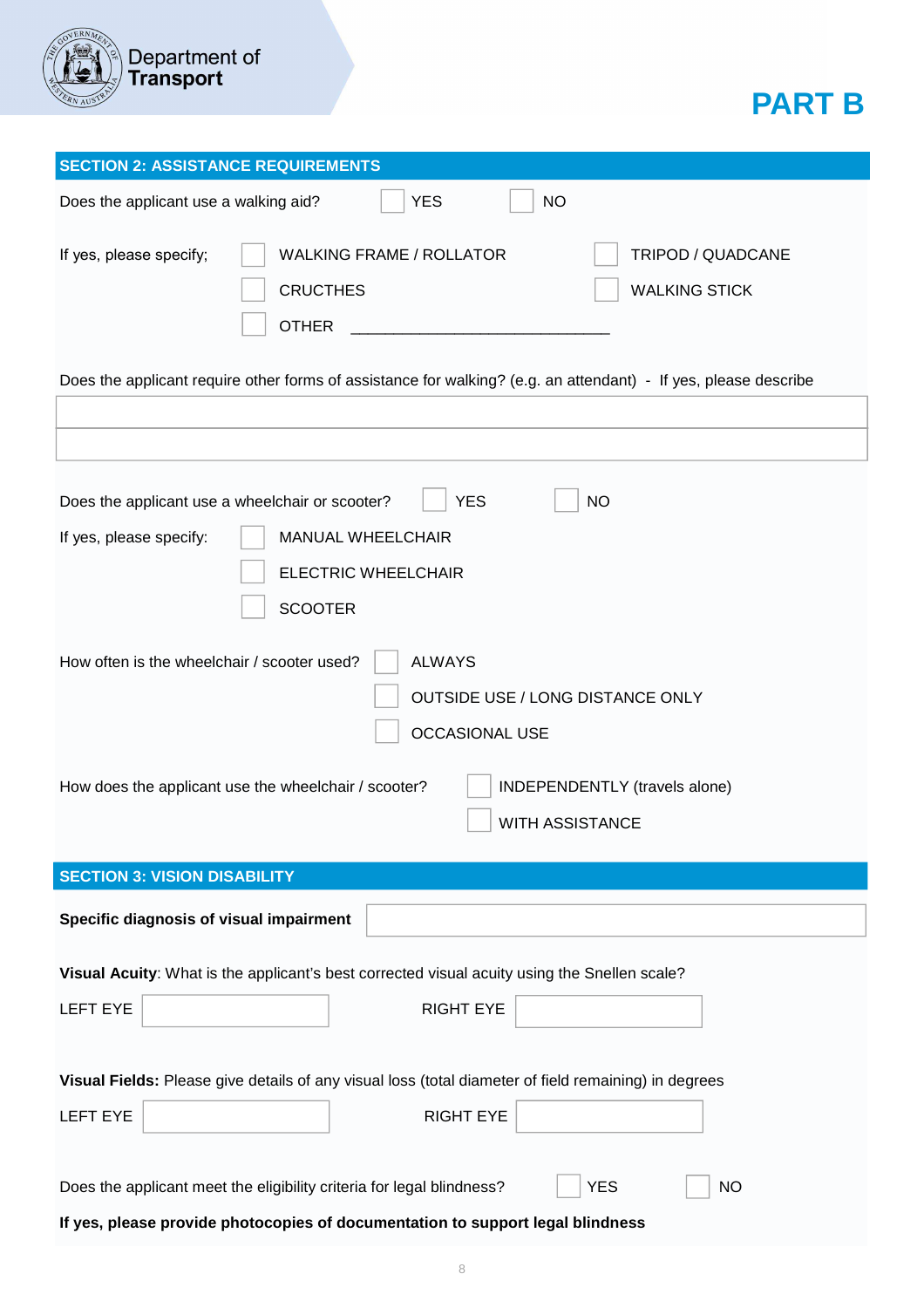

## **PART B**

#### **SECTION 4: COGNITIVE / INTELLECTUAL DISABILITY**

| <b>Condition</b>                                                                                                                              |               | Date of onset |           |  |
|-----------------------------------------------------------------------------------------------------------------------------------------------|---------------|---------------|-----------|--|
| What are the functional mobility issues relating to this diagnosis that affect the applicant's use of public transport?                       |               |               |           |  |
|                                                                                                                                               |               |               |           |  |
|                                                                                                                                               |               |               |           |  |
|                                                                                                                                               |               |               |           |  |
|                                                                                                                                               |               |               |           |  |
| Is the applicant undergoing any treatment or rehabilitation<br><b>YES</b><br><b>NO</b><br>to improve their cognitive/intellectual disability? |               |               |           |  |
| If yes, please give details of the current treatment or rehabilitation                                                                        |               |               |           |  |
|                                                                                                                                               |               |               |           |  |
|                                                                                                                                               |               |               |           |  |
|                                                                                                                                               |               |               |           |  |
|                                                                                                                                               |               |               |           |  |
| What is the applicant's level of cognitive / intellectual disability?<br><b>MILD</b><br><b>MODERATE</b>                                       | <b>SEVERE</b> |               |           |  |
| Would the applicant require the constant assistance of another person to use a bus?                                                           |               | <b>YES</b>    | <b>NO</b> |  |
| Please supply relevant information to support the level of cognitive disability, for example;                                                 |               |               |           |  |
| Mini Mental Scale Evaluation (MMSE) score:                                                                                                    |               | /30           |           |  |
| Aged Care Assessment Team (ACAT) report:                                                                                                      |               |               |           |  |
| Disability Services Commission (DSC) report:                                                                                                  |               |               |           |  |
| Psychology of Occupational Therapy (OT) report:                                                                                               |               |               |           |  |